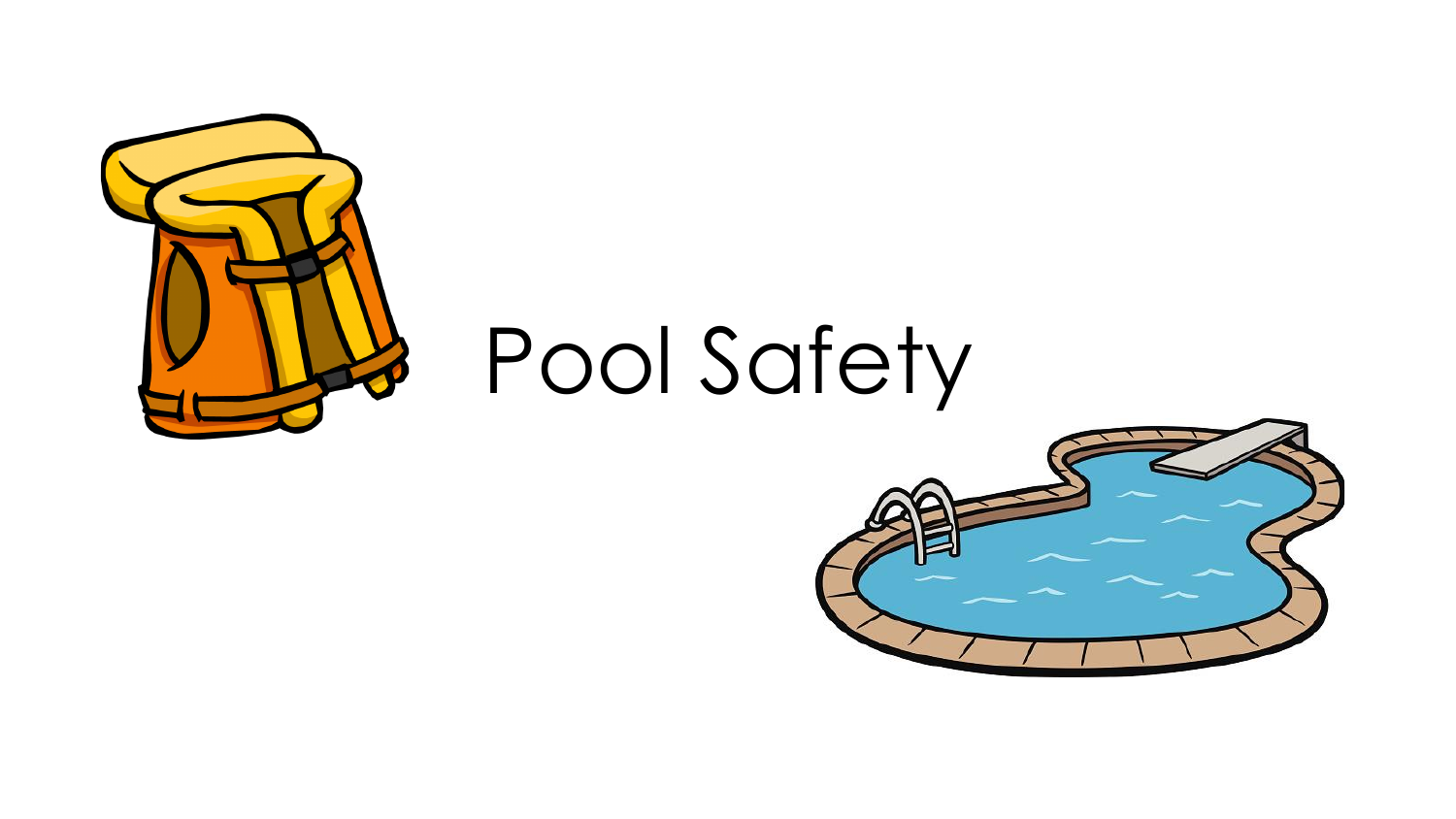

When I get to the pool, I need to use walking feet. The ground near the pool can be slippery and wet.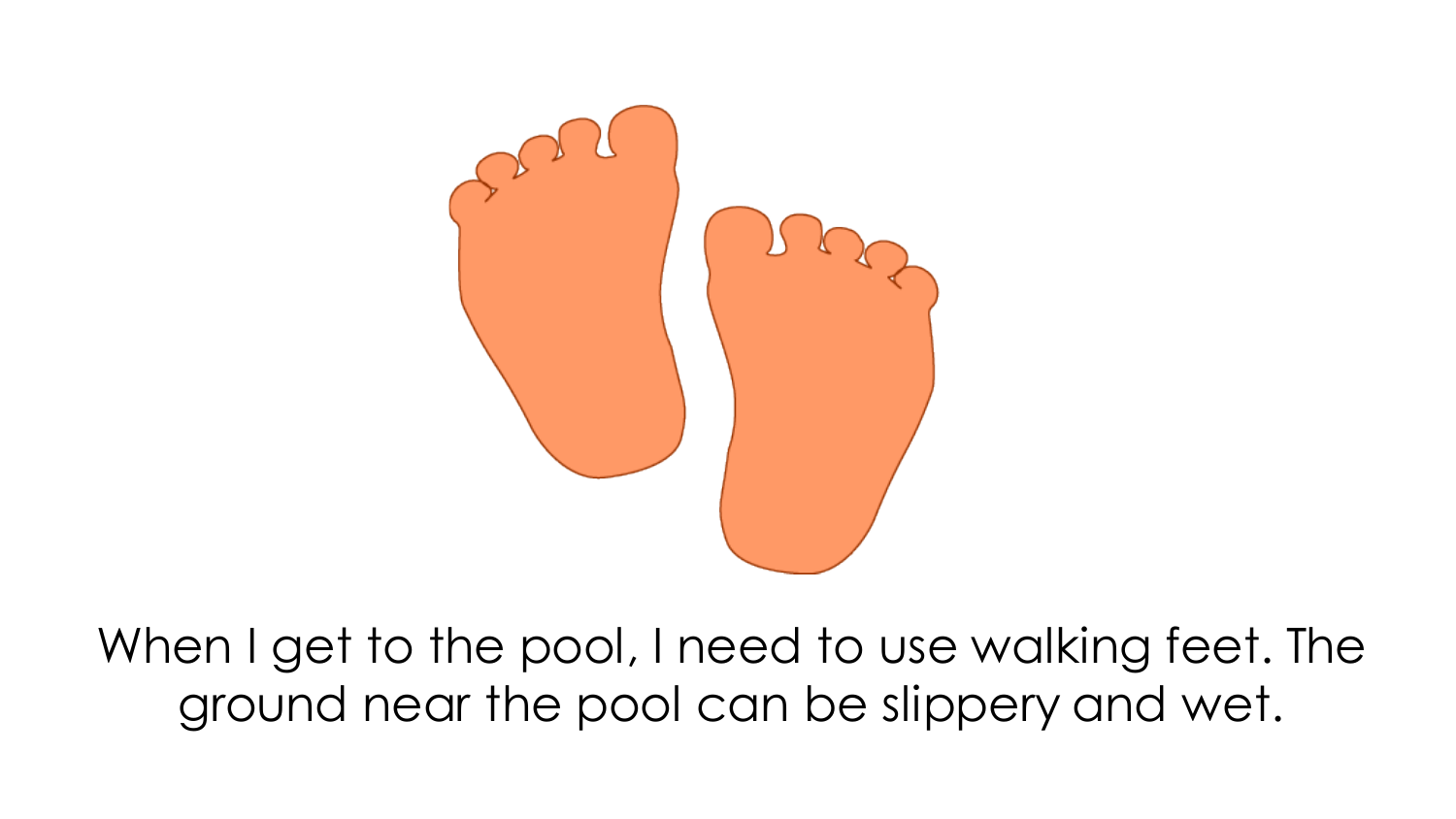

The sun can make my skin turn red and burn. A sunburn hurts. I wear sunscreen so I don't get a sun burn.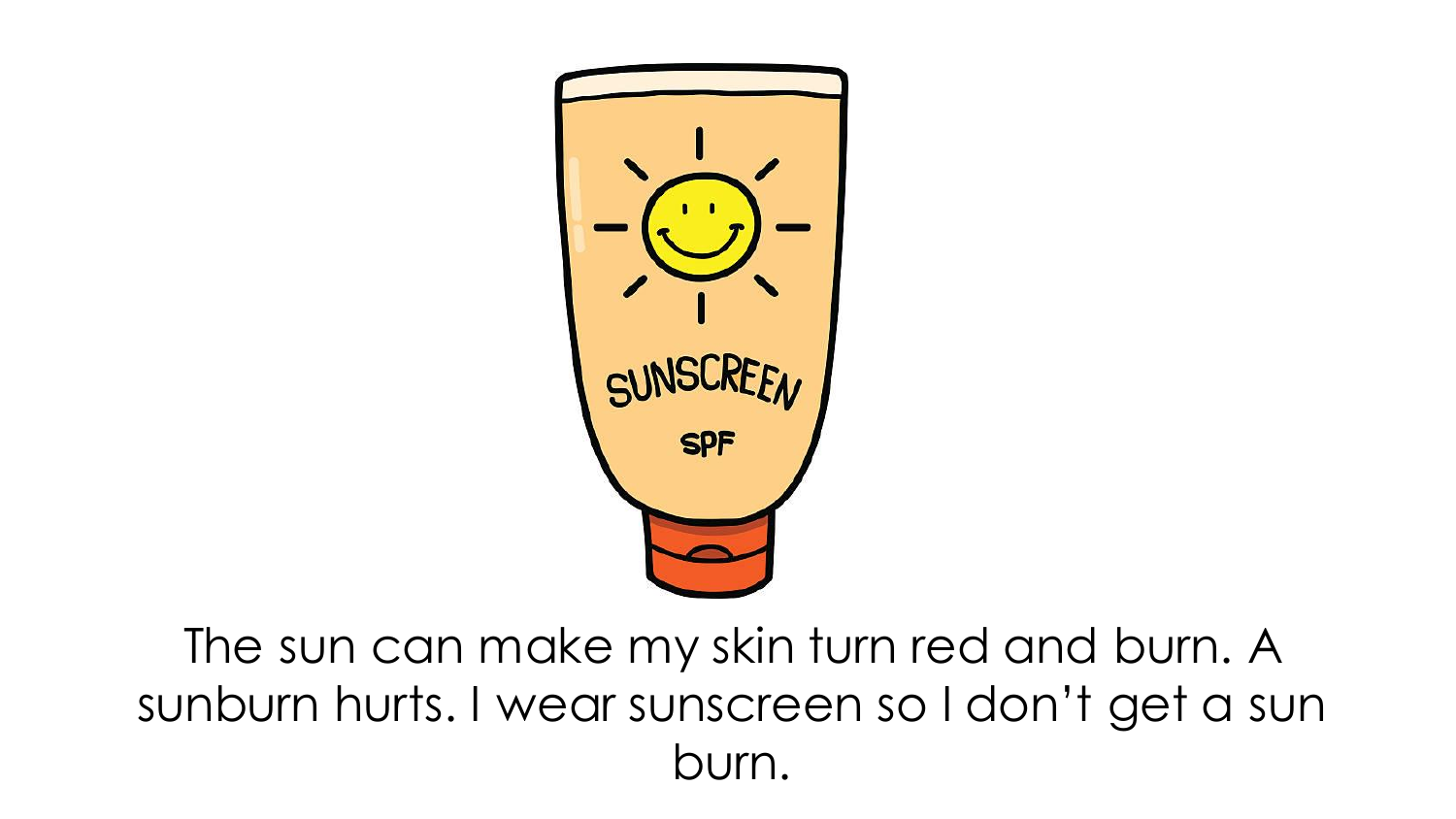

I only get in the pool when a grown-up is with me. I have to ask before getting into the water.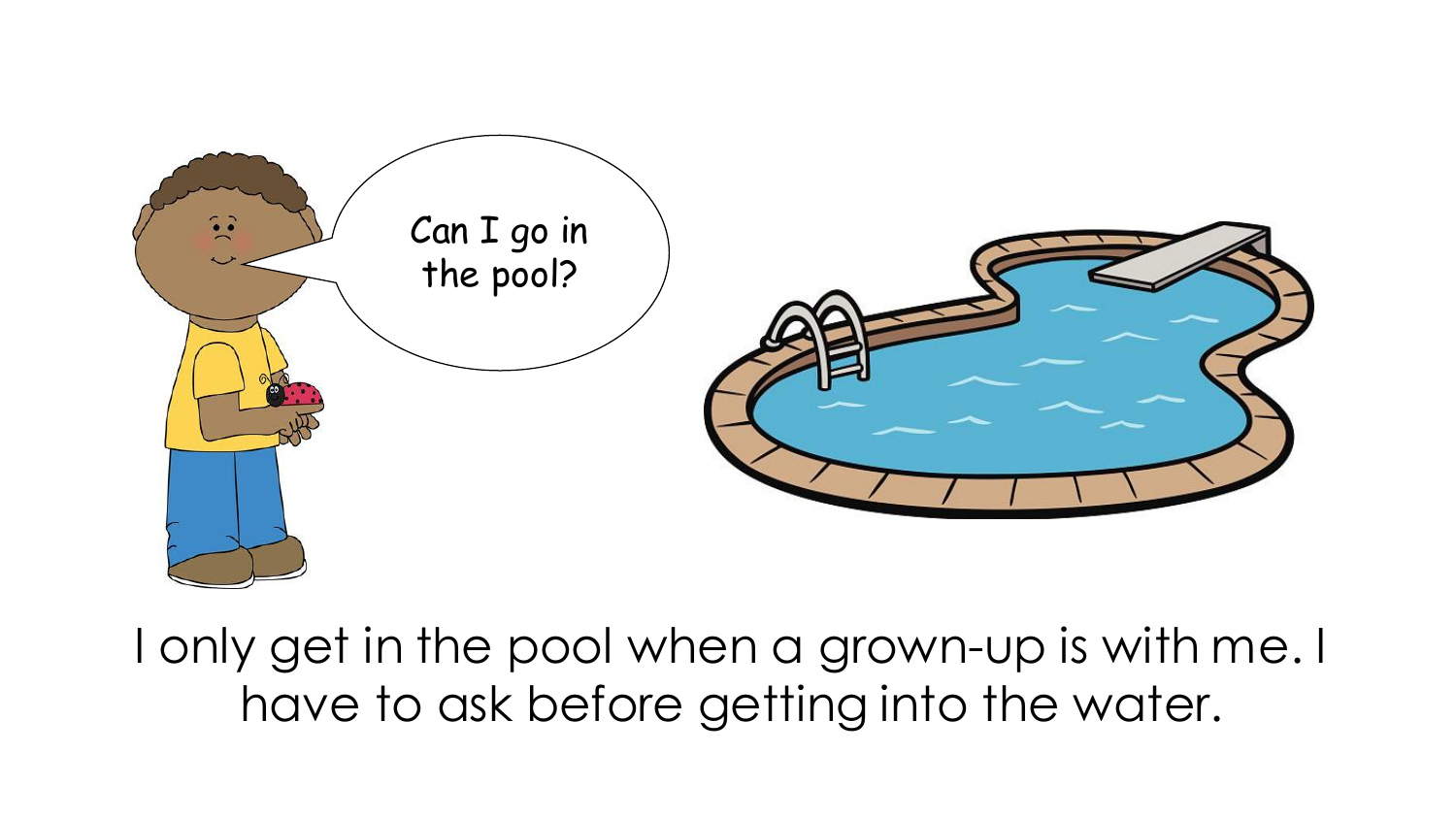

At the pool I stay close to my friends and family so I don't get lost. We can play together and have fun!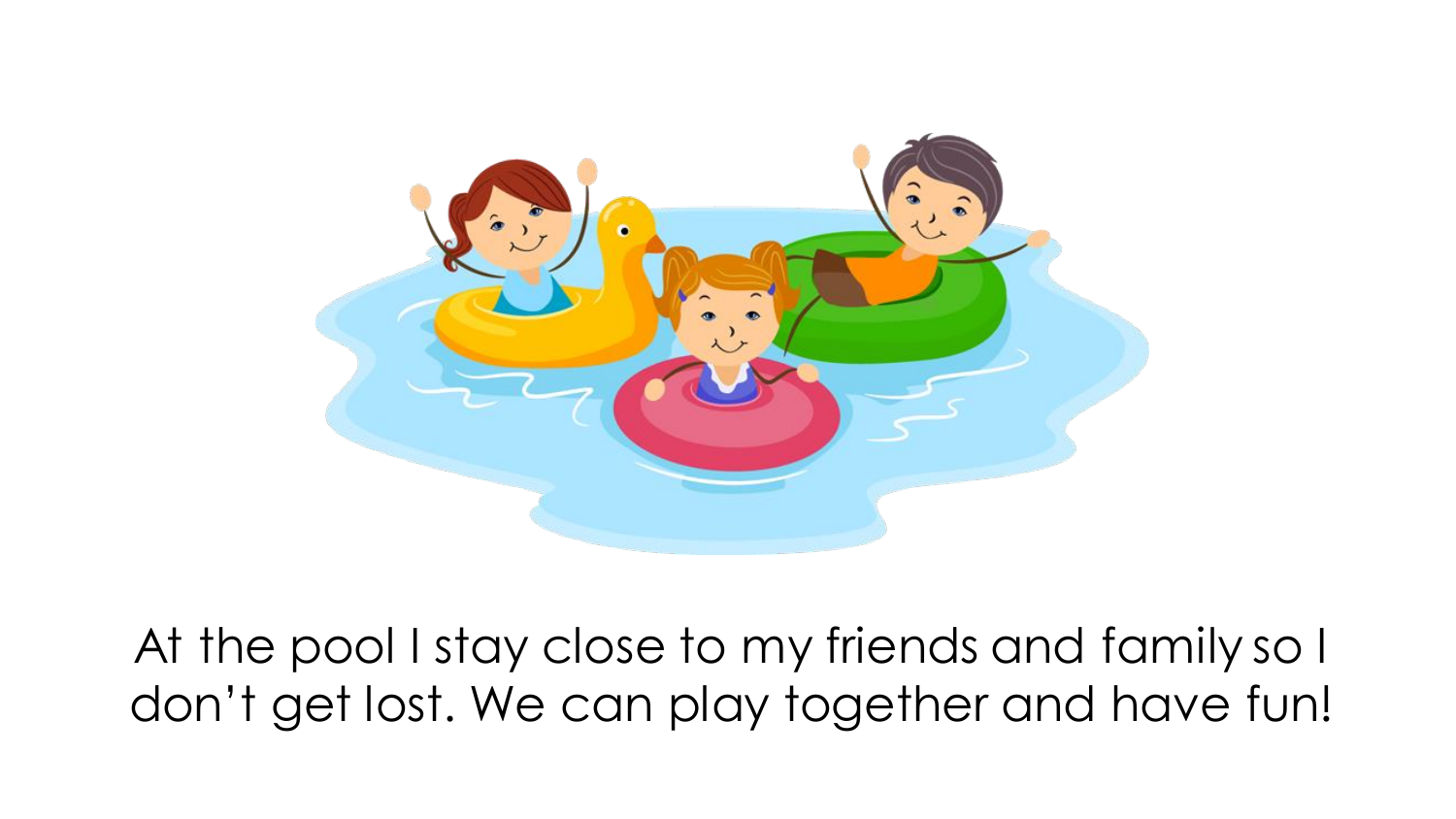

I wear my life vest or 'floaties' in the pool. These help me float and swim. They help to keep me safe in the water.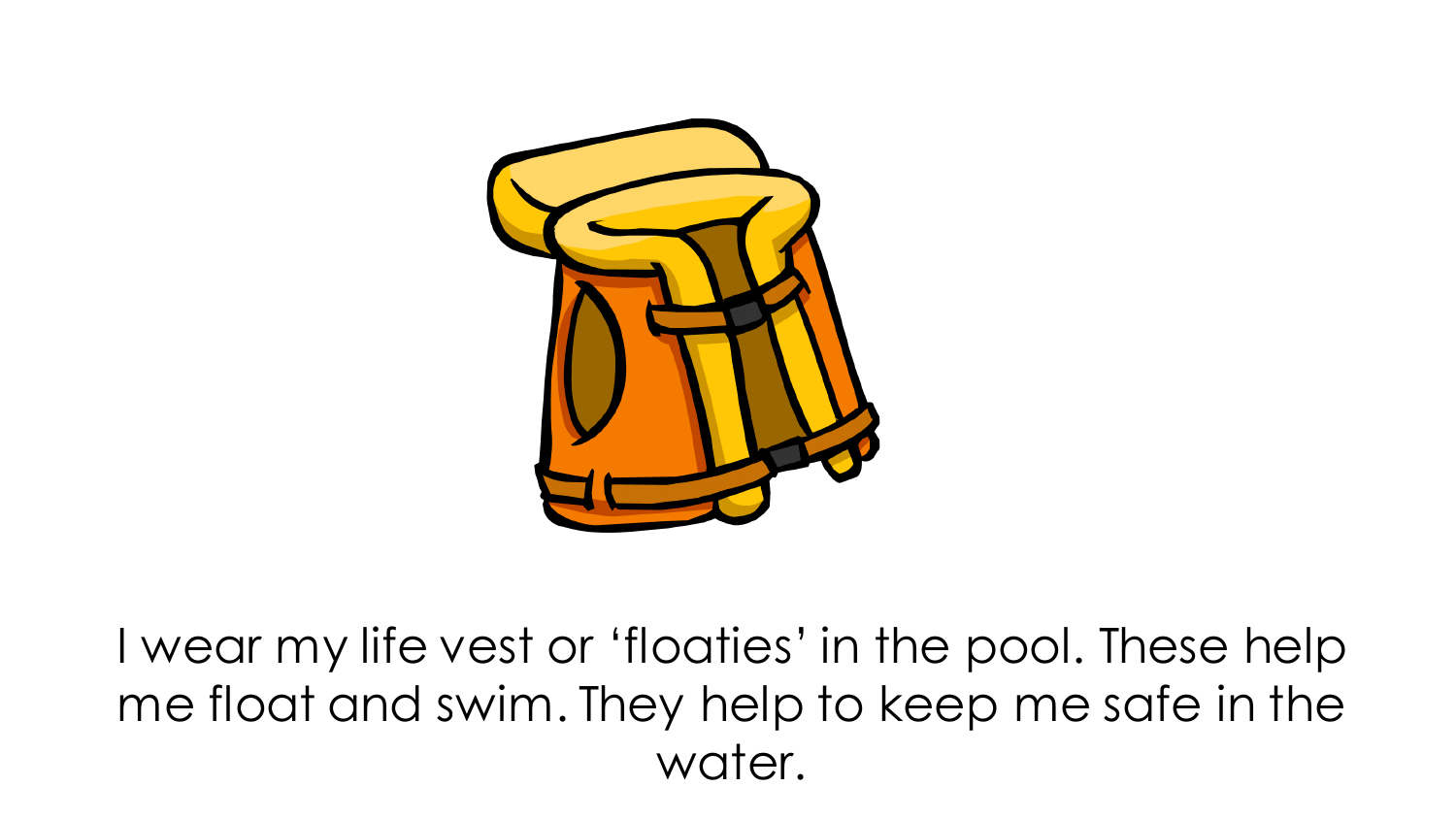

When I play with my friends in the water, I keep my hands and feet to myself. If I push and splash, my friends won't want to play with me.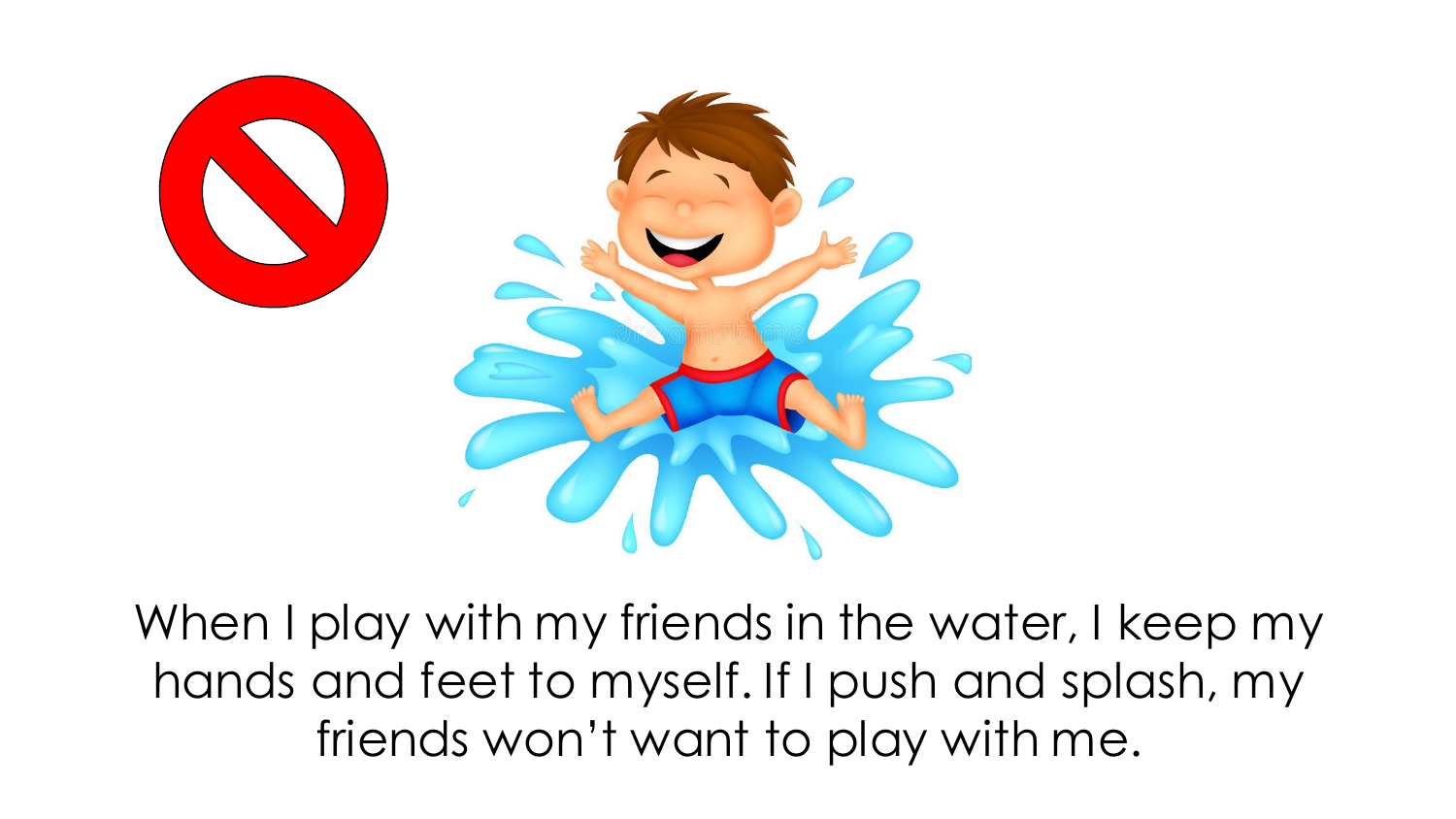

Life guards are at the pool to keep people safe. They will blow the whistle if someone is not following the rules.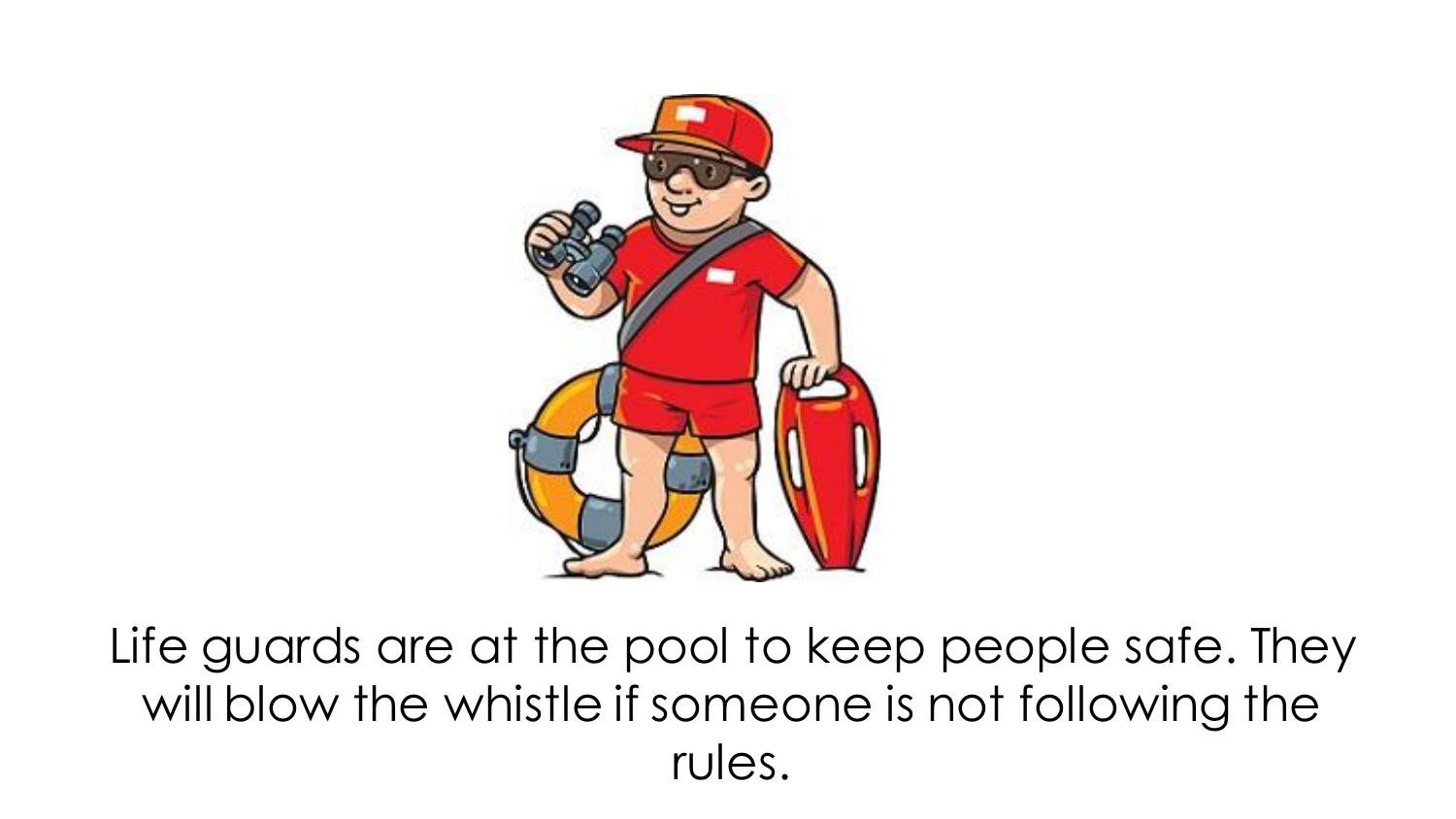

## If I do not listen and follow the rules, I might be asked to get out of the pool.